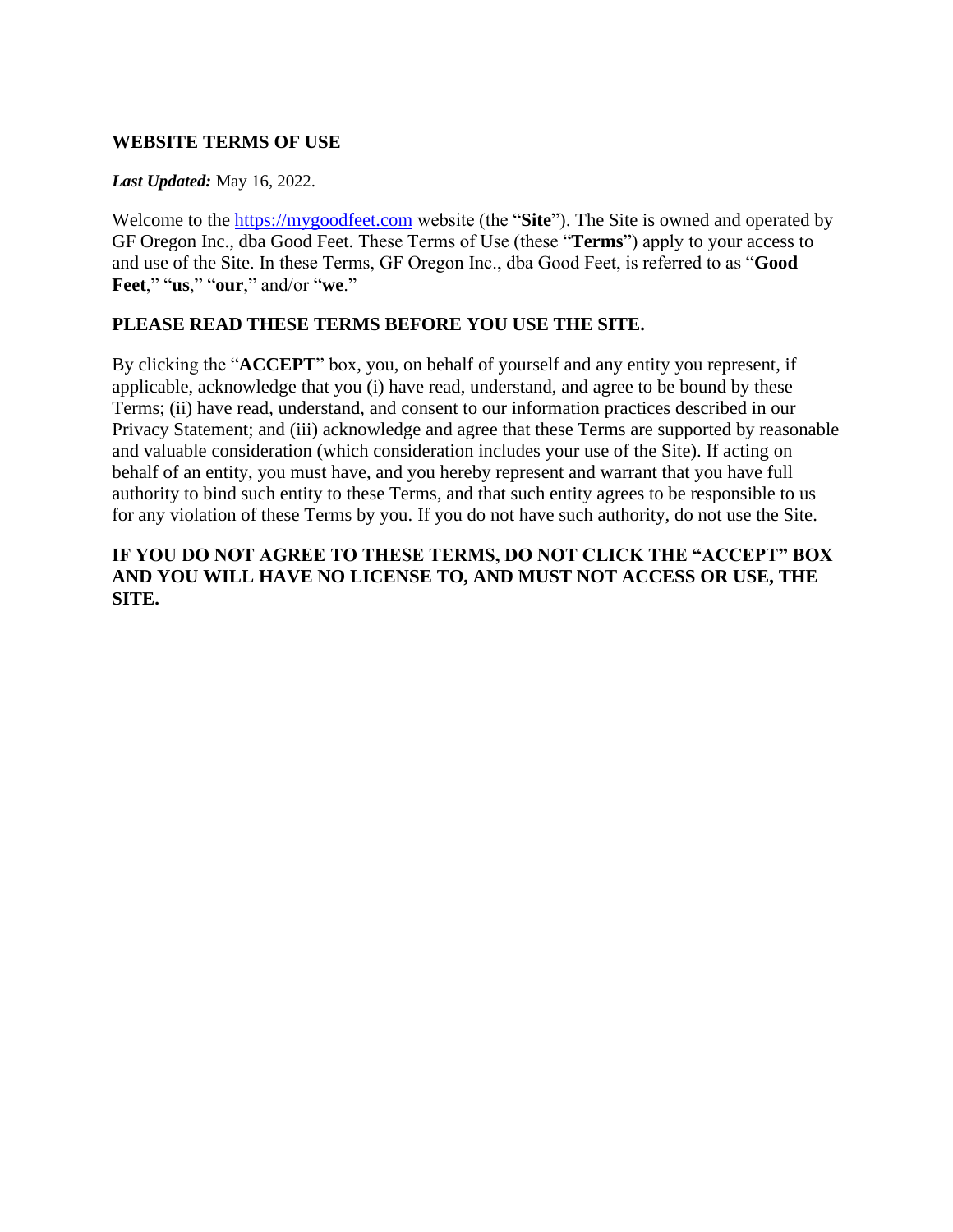**1. Modification of Terms.** We reserve the right to revise these Terms at any time. We will post any revised Terms here and provide a "Last Updated" date at the top of these Terms. In some cases, we may, in our discretion, provide you with additional notice (such as by adding a statement to the homepage of our Site). Your use of the Site following such revision constitutes your acceptance of and agreement to these Terms, as revised, and the revisions will apply to your use of the Site on and after the date on which we post the revised Terms. We reserve the right to remove any content from the Site; to modify, suspend, or discontinue the Site or any portion of the Site; and/or to deny the access of any user or users to all or any part of the Site.

**2. Ability to Agree to Terms; Intended Users.** The Site is intended for adults only. By accessing, providing information through, or otherwise using the Site, you affirm (i) that you are at least eighteen (18) years old, or that you are between the age of thirteen (13) and seventeen (17) and possess legal parental or guardian consent to use the Site and provide information through the Site; and (ii) that you have authority to agree to this Privacy Statement and are competent and capable of understanding and complying with this Privacy Statement.

**3. User Permissions; License Grant.** We hereby grant you a non-transferable, nonassignable, non-sublicensable, non-exclusive, revocable, and limited license to access and use the Site for your informational and non-commercial purposes only, provided that you comply with these Terms. Any use of the Site and/or the content, information, and/or materials contained on the Site other than as specifically authorized in these Terms, without the prior written permission of Good Feet, is strictly prohibited and will result in the immediate and automatic termination of the license granted to you in these Terms. Such unauthorized use may also violate applicable laws including without limitation copyright and trademark laws. Except as explicitly stated, nothing in these Terms shall be construed as conferring any license to intellectual property rights, whether by implication, estoppel, or otherwise.

**4. Accuracy of Site.** We attempt to ensure that information on the Site is complete, accurate, and current. Despite our efforts, the information on the Site may occasionally be inaccurate, incomplete, or out of date. We make no representation as to the completeness, accuracy, or timeliness of any information on the Site.

**5. Prohibited Uses.** You acknowledge and agree that you shall NOT at any time, directly or indirectly:

> (a) Reproduce, modify, adapt, translate into any other language, create derivative works based on, reverse engineer (except to the extent this restriction is prohibited by law), decompile, disassemble, rent, lease, loan, sell, offer to sell, otherwise make commercial use of, republish, transmit, display, perform, distribute, or otherwise transfer all or any part of the Site or any content, information, or materials contained on the Site.

(b) Use the Site for any fraudulent or unlawful purpose.

(c) Use the Site to violate the legal rights of others or harvest or collect information about other Site users.

(d) Use any data mining, robots, or similar data gathering or extraction methods.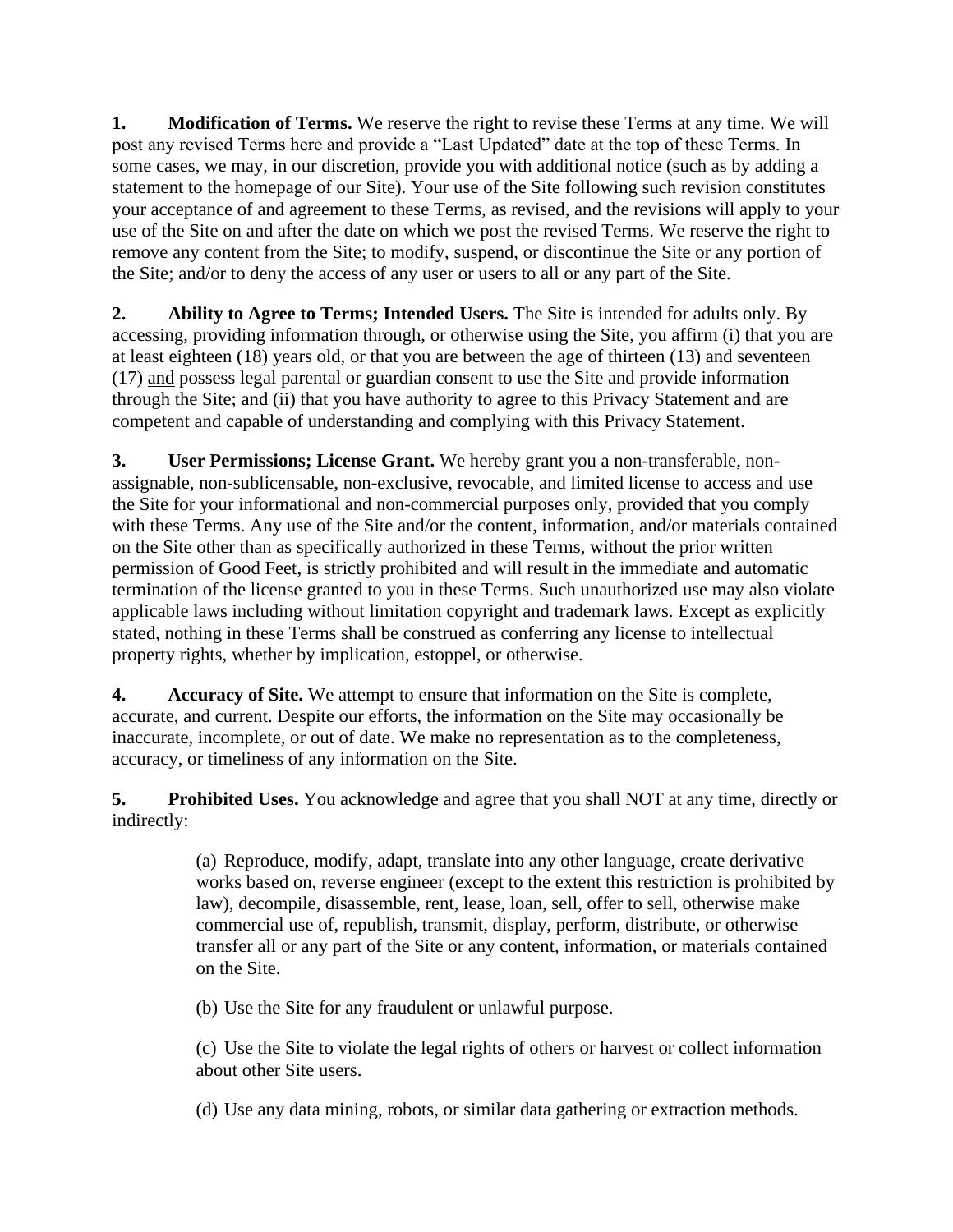(e) Impersonate any person or entity, create a false identity, falsely state or otherwise misrepresent your affiliation with any person or entity, or otherwise mislead as to the origin of any information you submit.

(f) Interfere with or disrupt the operation of the Site or the servers or networks used to make the Site available; or violate any requirements, policies, or regulations of our networks.

(g) Transmit or otherwise make available in connection with the Site any virus, worm, spyware, or other computer code, file, or application that may be harmful or invasive or may be or is actually intended to damage or overtake the operation of, or to monitor the usage of, any hardware, software, or equipment.

(h) Restrict or inhibit any other person from using the Site.

(i) Remove any copyright, trademark, or other intellectual property rights notice from the Site or content, information, or materials contained on the Site.

(j) Frame or mirror any part of the Site without obtaining our prior written consent.

(k) Create a database by downloading and saving content from the Site.

(l) Obtain or attempt to obtain any Site content, material, or information through any means not intentionally made available to you. You may not attempt to defeat any security measures that we take to protect the Site.

(m)Use any manual or automatic site search/retrieval computer hardware or application to retrieve or in any way gather Site content or reproduce or circumvent the structure or presentation of the Site without our prior written consent. Operators of search engines are hereby granted a limited permission to use retrieval applications to reproduce materials from the Site for the purpose of and only to the extent necessary for creating publicly available searchable indices of content on the Site and only in connection with each operator's public online search service. We reserve the right to revoke this permission in whole or in part.

(n) Otherwise use the Site or content, information, and/or materials contained on the Site other than as expressly permitted in these Terms (unless Good Feet grants you such rights in a separate written and signed agreement).

You acknowledge and agree that the unauthorized use of the Site and/or content, information, and/or materials contained on the Site could cause irreparable harm to us and that in the event of an unauthorized use, we will be entitled to any and all remedies available at law or in equity, including, without limitation, injunctive relief, without the necessity of proving damages or posting a bond or other security.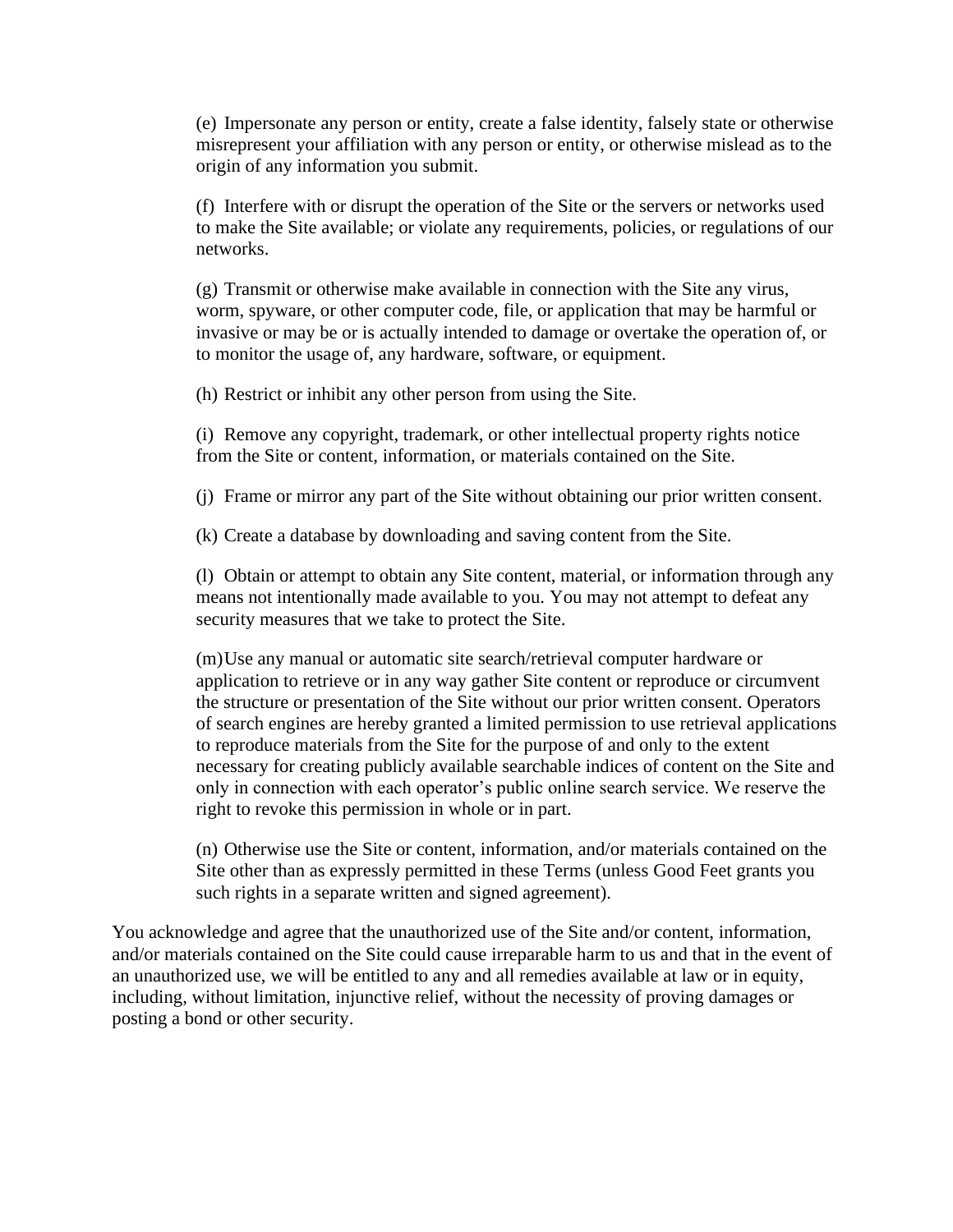#### **6. Intellectual Property Rights.**

We and our respective licensors and suppliers exclusively own all rights, titles, and interests in and to the content, information, and materials contained in the Site; the selection, arrangement, and presentation of all such content, information, and materials (including information in the public domain); the overall design, "look and feel," color combinations, and other graphical elements of the Site; and all copyrights, trademark rights, and other intellectual property and proprietary rights in and to the foregoing.

You acknowledge and agree that the Site is provided under license, and not sold, to you. The Site design and all text, graphics, information, content, and other material displayed on or that can be downloaded from this Site are either the property of, or used with permission by Good Feet, and are protected by copyright, trademark, and other laws, and may not be used except as permitted in these Terms. You do not acquire any ownership interest in or to the Site or its content, or any other rights in or to the Site or its content, other than the right to use the Site in accordance with the license expressly granted in these Terms, which license is subject to all terms, conditions, and restrictions of these Terms. For the avoidance of doubt, Good Feet and its licensors and suppliers reserve and shall retain all of their rights, titles, and interests in and to the Site and its content, and all intellectual property rights arising out of or relating to the Site and its content, subject only to the non-exclusive license expressly granted to you in these Terms. Any unauthorized use of the Site and contents thereof may violate copyright laws, trademark laws, laws of privacy and publicity, and/or other laws and regulations.

Certain trademarks, trade names, service marks, and logos used or displayed on the Site are registered and unregistered trademarks, trade names, service marks, and logos of Good Feet and/or our licensors and/or affiliates. Your use of these marks without our prior written consent is strictly prohibited. You may not use any metatags or any other "hidden text" utilizing any of our trademarks, trade names, service marks, or logos without our prior written permission. You may not use any of our trademarks, trade names, service marks, or logos to link to the Site without our prior written permission.

Other trademarks, trade names, logos, and service marks used or displayed on this Website are the registered and unregistered trademarks, trade names, logos, and service marks of their respective owners. Nothing contained on this Website grants or should be construed as granting, by implication, estoppel, or otherwise, any license or right to use any trademarks, trade names, service marks, or logos displayed on the Site without our prior written permission or the prior written permission of such third party owner. Reference to any product, service, or other information by trade name, trademark, service mark, manufacturer, supplier, or otherwise does not constitute or imply endorsement, sponsorship, or recommendation thereof by or affiliation with Good Feet.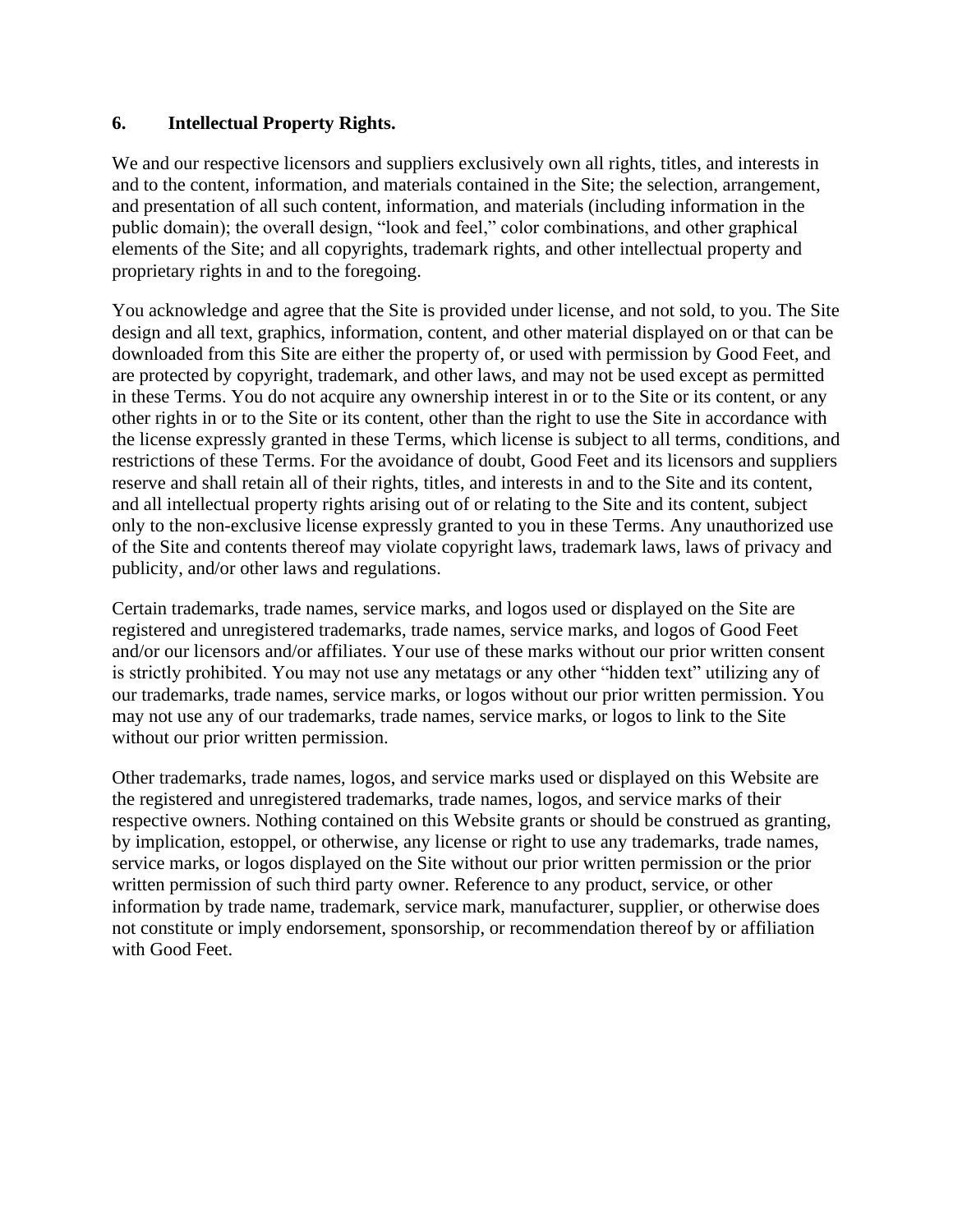**7. Links; Third-Party Products and Services.** The Site may provide links to other websites, online resources, products, and services that we do not own, provide, operate, or control. We are not responsible for and do not endorse such external websites, resources, products, or services. If you click on the links, you will leave this Site and be subject to the terms of use and privacy policies of the linked websites, and you will be providing your information to the owners and operators of the linked websites. YOUR USE OF THIRD-PARTY WEBSITES, RESOURCES, PRODUCTS, AND SERVICES IS AT YOUR OWN RISK. Good Feet is not responsible or liable for any loss or damage of any sort incurred as the result of the presence of such third-party links or information on the Site or your use of any such third-party websites, resources, products, or services.

**8. Privacy.** For information on how we collect, use, and store information collected through your use of the Site, view our Privacy Statement [here.](https://mygoodfeet.com/wp-content/uploads/2022/05/MYGOODFEET-Website-Privacy-Policy-SWW-4-7-22.pdf) Your acceptance of these Terms and use of the Site constitutes your acknowledgment of and agreement to our Privacy Statement, and you acknowledge that you have read and understand our Privacy Statement. The Privacy Statement is incorporated into and made a part of these Terms by this reference.

**9. Security.** While we try to maintain the security of the Site, we do not guarantee that the Site will be secure or that any use of the Site will be uninterrupted. Additionally, third parties may make unauthorized alterations to the Site. If you become aware of any unauthorized third party alterations to or use of the Site or any other breach of security, contact us at [privacypolicy@goodfeetnw.com.](mailto:privacypolicy@goodfeetnw.com) Additional information regarding the security of your information is included in our Privacy Statement.

# **10. LIMITATIONS OF LIABILITY AND DISCLAIMERS.**

THE SITE AND ALL CONTENT, INFORMATION, AND MATERIALS CONTAINED ON THE SITE ARE PROVIDED TO YOU "AS IS" AND "AS AVAILABLE," WITHOUT ANY EXPRESS REPRESENTATIONS OR WARRANTIES OF ANY KIND, AND WE DISCLAIM, TO THE MAXIMUM EXTENT PERMITTED BY APPLICABLE LAW, ALL EXPRESS, IMPLIED, AND STATUTORY REPRESENTATIONS, WARRANTIES, AND TERMS AND CONDITIONS WITH RESPECT TO THE SITE AND ALL CONTENT, INFORMATION, AND MATERIALS CONTAINED ON THE SITE. WITHOUT LIMITING THE GENERALITY OF THE FOREGOING, TO THE MAXIMUM EXTENT PERMITTED BY APPLICABLE LAW, WE DISCLAIM ALL EXPRESS, IMPLIED, AND STATUTORY REPRESENTATIONS AND WARRANTIES OF SATISFACTORY QUALITY, SUITABILITY, TIMELINESS, RELIABILITY, SECURITY, MERCHANTABILITY, FITNESS FOR A PARTICULAR PURPOSE, NON-INFRINGEMENT, AND TITLE. WE MAKE NO REPRESENTATION OR WARRANTY THAT THE SITE WILL BE ACCURATE, COMPLETE, OR ERROR-FREE, NOR THAT ANY PARTICULAR SOFTWARE OR HARDWARE WILL BE COMPATIBLE WITH THE SITE OR THAT THE SITE OR THE SERVER THAT MAKES IT AVAILABLE ARE FREE OF VIRUSES OR OTHER HARMFUL COMPONENTS. WE MAKE NO REPRESENTATION OR WARRANTY THAT COMMUNICATIONS THROUGH THE SITE WILL BE SECURE AND NOT INTERCEPTED. IF YOUR USE OF THE SITE OR THE CONTENT, INFORMATION, AND/OR MATERIAL CONTAINED ON THE SITE RESULTS IN YOUR NEED TO SERVICE OR REPLACE ANY PROPERTY, MATERIAL, EQUIPMENT, DATA, OR OTHER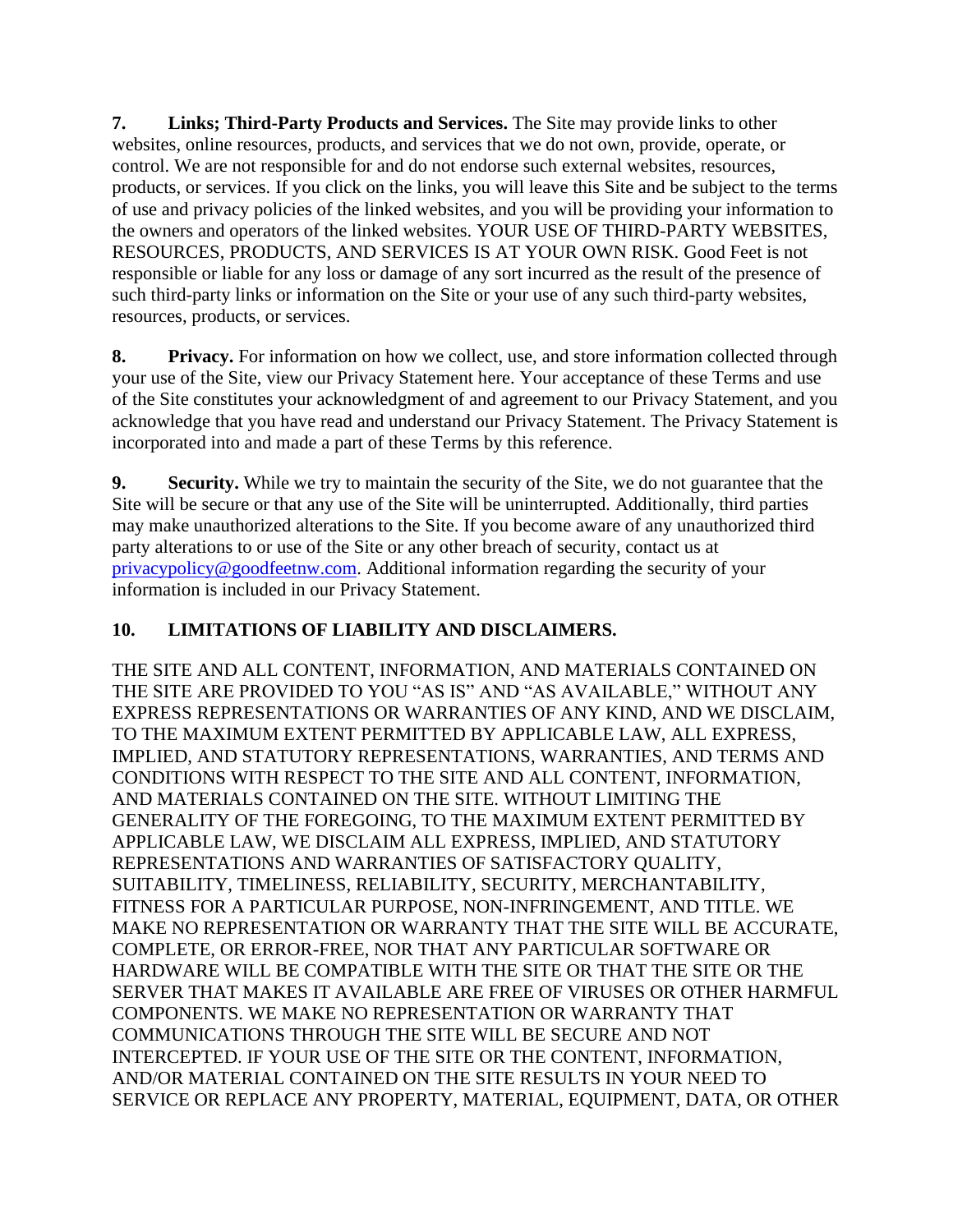ITEM, THEN WE WILL NOT BE LIABLE FOR THOSE COSTS. YOU AGREE THAT YOU MUST EVALUATE, AND THAT YOU BEAR ALL RISKS ASSOCIATED WITH, THE USE OF THE SITE, INCLUDING ANY RELIANCE ON THE ACCURACY, COMPLETENESS, OR USEFULNESS OF ANY CONTENT, INFORMATION, OR MATERIALS MADE AVAILABLE THROUGH THE SITE.

WITHOUT LIMITING THE FOREGOING PARAGRAPH, TO THE MAXIMUM EXTENT PERMITTED BY APPLICABLE LAW, WE WILL NOT BE LIABLE FOR ANY DIRECT, INCIDENTAL, CONSEQUENTIAL, INDIRECT, SPECIAL, PUNITIVE, EXEMPLARY, OR ENHANCED DAMAGES (INCLUDING, WITHOUT LIMITATION, ANY DAMAGES FOR LOSS OF PROFITS, LOSS OF USE, LOSS OF DATA, LOSS OF OTHER INTANGIBLES, LOSS OF SECURITY OF INFORMATION THAT YOU HAVE PROVIDED IN CONNECTION WITH YOUR USE OF THE SITE, OR UNAUTHORIZED INTERCEPTION OF ANY SUCH INFORMATION BY THIRD PARTIES) ARISING OUT OF (i) YOUR USE OF OR INABILITY TO USE THE SITE; AND/OR (ii) ANY CONTENT, INFORMATION, OR MATERIALS OBTAINED ON OR THROUGH THE SITE OR YOUR RELIANCE ON ANY SUCH CONTENT, INFORMATION, OR MATERIALS, EVEN IF ADVISED IN ADVANCE OF THE POSSIBILITY OF SUCH DAMAGES OR LOSSES. YOUR SOLE AND EXCLUSIVE REMEDY FOR DISSATISFACTION WITH THE SITE IS TO STOP USING THE SITE.

THE DISCLAIMERS AND LIMITATIONS CONTAINED IN THIS "LIMITATIONS OF LIABILITY AND DISCLAIMERS" SECTION OF THESE TERMS ARE A MATERIAL PART OF OUR AGREEMENT. It is possible that applicable law may not allow for limitations on certain implied warranties or exclusions or limitations of certain damages. Solely to the extent that such law applies to you, some or all of the above disclaimers, exclusions, or limitations may not apply to you, and you may have additional rights. However, in all circumstances, our maximum aggregate liability for all damages, losses, and claims, whether in contract, tort (including, without limitation, negligence), or otherwise shall be USD 50.00. Notwithstanding the foregoing sentence, if applicable law prohibits the limitation or exclusion of a party's liability with respect to death or personal injury caused by such party's negligence, fraud, or any other matter, then such party's liability will not be limited or excluded to the extent of such prohibition under such applicable law.

NO STATEMENTS, WHETHER ORAL OR WRITTEN, MADE BY ANY DIRECTOR, OFFICER, MEMBER, PARTNER, EMPLOYEE, OR AGENT OF GOOD FEET OR MADE ON THE SITE MAY BE DEEMED AS A REPRESENTATION OR WARRANTY ON BEHALF OF GOOD FEET IN CONTRADICTION TO ANY PROVISION OF THESE TERMS.

You expressly waive California Civil Code Section 1542 (and any similar laws in other jurisdictions), which states: "A general release does not extend to claims which the creditor does not know or suspect to exist in his or her favor at the time of executing the release, which if known by him or her must have materially affected his or her settlement with the debtor."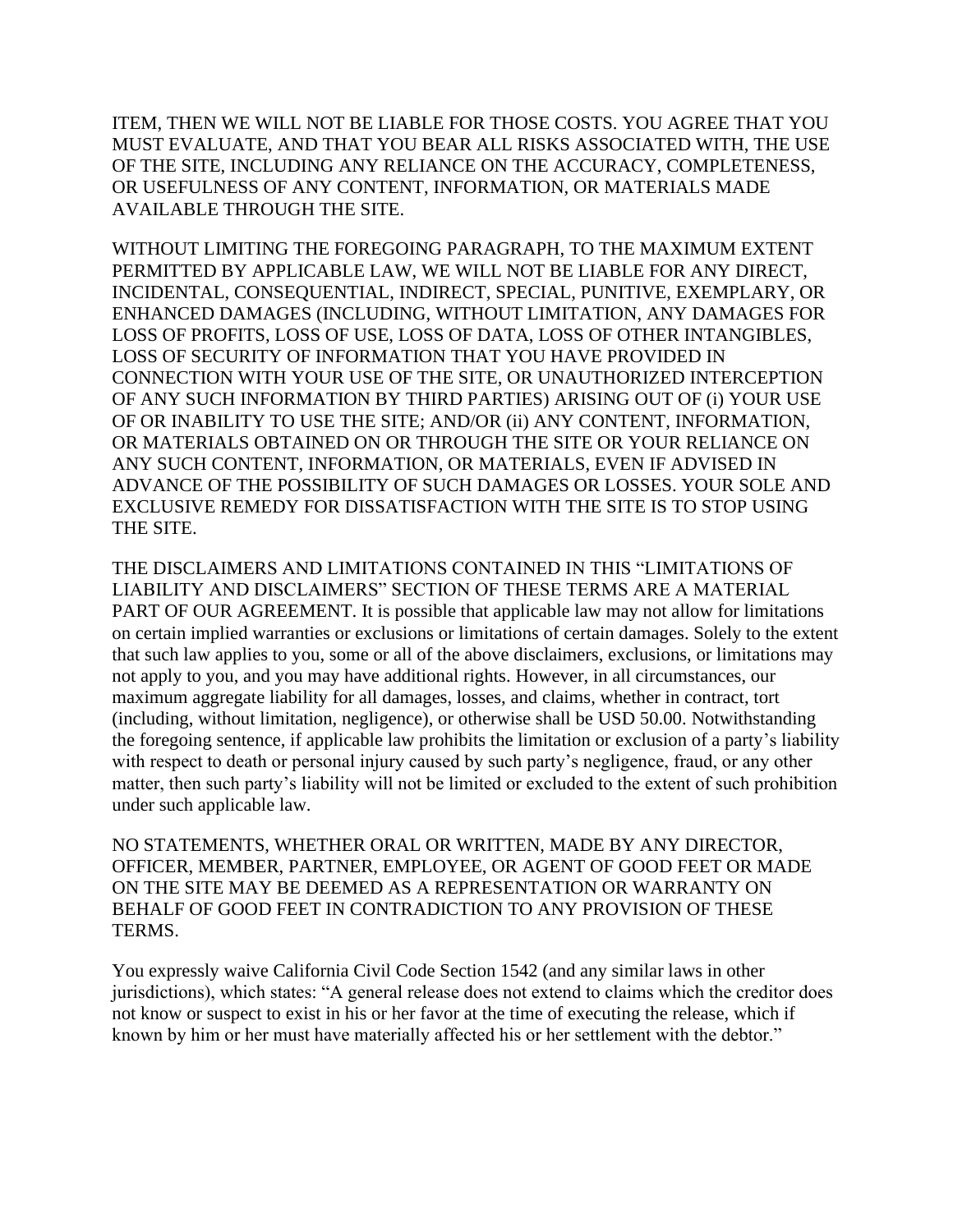**11. INDEMNIFICATION BY YOU.** EXCEPT TO THE EXTENT PROHIBITED UNDER APPLICABLE LAW, YOU AGREE TO INDEMNIFY AND HOLD GOOD FEET AND OUR SUCCESSORS AND ASSIGNS (AND OUR AND THEIR RESPECTIVE DIRECTORS, OFFICERS, MEMBERS, PARTNERS, EMPLOYEES, AND AGENTS) HARMLESS FOR, FROM, AND AGAINST ALL CLAIMS, DAMAGES, LIABILITIES, LOSSES, JUDGMENTS, DEMANDS, AWARDS, AND COSTS AND EXPENSES (INCLUDING ATTORNEYS' FEES AND COSTS) ARISING OUT OF (A) YOUR USE OF, OR ACTIVITIES IN CONNECTION WITH, THE SITE OR CONTENT, INFORMATION, OR MATERIALS CONTAINED ON THE SITE; (B) YOUR INFRINGEMENT, MISAPPROPRIATION, OR OTHER VIOLATION OF RIGHTS OF ANY THIRD PARTY THROUGH YOUR USE OF THE SITE OR CONTENT, INFORMATION, OR MATERIALS CONTAINED ON THE SITE; OR (C) YOUR VIOLATION OF ANY LAW, RULE, OR REGULATION OR YOUR VIOLATION OF THESE TERMS.

**12. Audit Rights.** We have the right, but not the obligation, at any time and with any frequency in our discretion, to audit your use of the Site to determine your compliance with these Terms. We may take steps that we believe are appropriate to enforce or verify compliance with any part of these Terms (including, without limitation, our right to cooperate with any legal process relating to your use of the Site or any third party claim that your use of the Site is unlawful or infringes a third party's rights, or to enforce or defend our rights).

**13. Modification or Termination of the Site.** There is no guarantee that we will continue to provide the Site, and we may suspend or discontinue the Site (or any part thereof) at any time for any reason and without notice to you. We have the right to remove any content from the Site or to modify the Site at any time, without prior notice to you.

**14. Termination of Your Access to the Site.** Unless prohibited by law, we may, at any time and for any reason and in addition to all other rights and remedies, terminate and block your access to or use of the Site without prior notice to you. We shall not be liable for any termination of your access to the Site. Accessing the Site after such termination will constitute an act of trespass, among other potential claims.

**15. Your Discontinued Use.** You may discontinue use of the Site at any time. These Terms will continue to apply to all past use of the Site by you, even if you are no longer using the Site.

**16. Jurisdiction.** The Site is controlled and operated from the United States, and is not intended to (and shall not be deemed to) subject us to non-U.S. jurisdiction or laws. The Site may not be appropriate or available for use in some jurisdictions outside of the United States, and use of the Site is unauthorized in any jurisdiction that does not give effect to all of the provisions of these Terms. If you access the Site, you do so at your own risk, and you agree to comply with all applicable local, state, and federal laws, rules, and regulations in connection with your use of the Site. We may limit the Site's availability, in whole or in part, to any person, geographic area, or jurisdiction we choose, at any time and in our sole discretion.